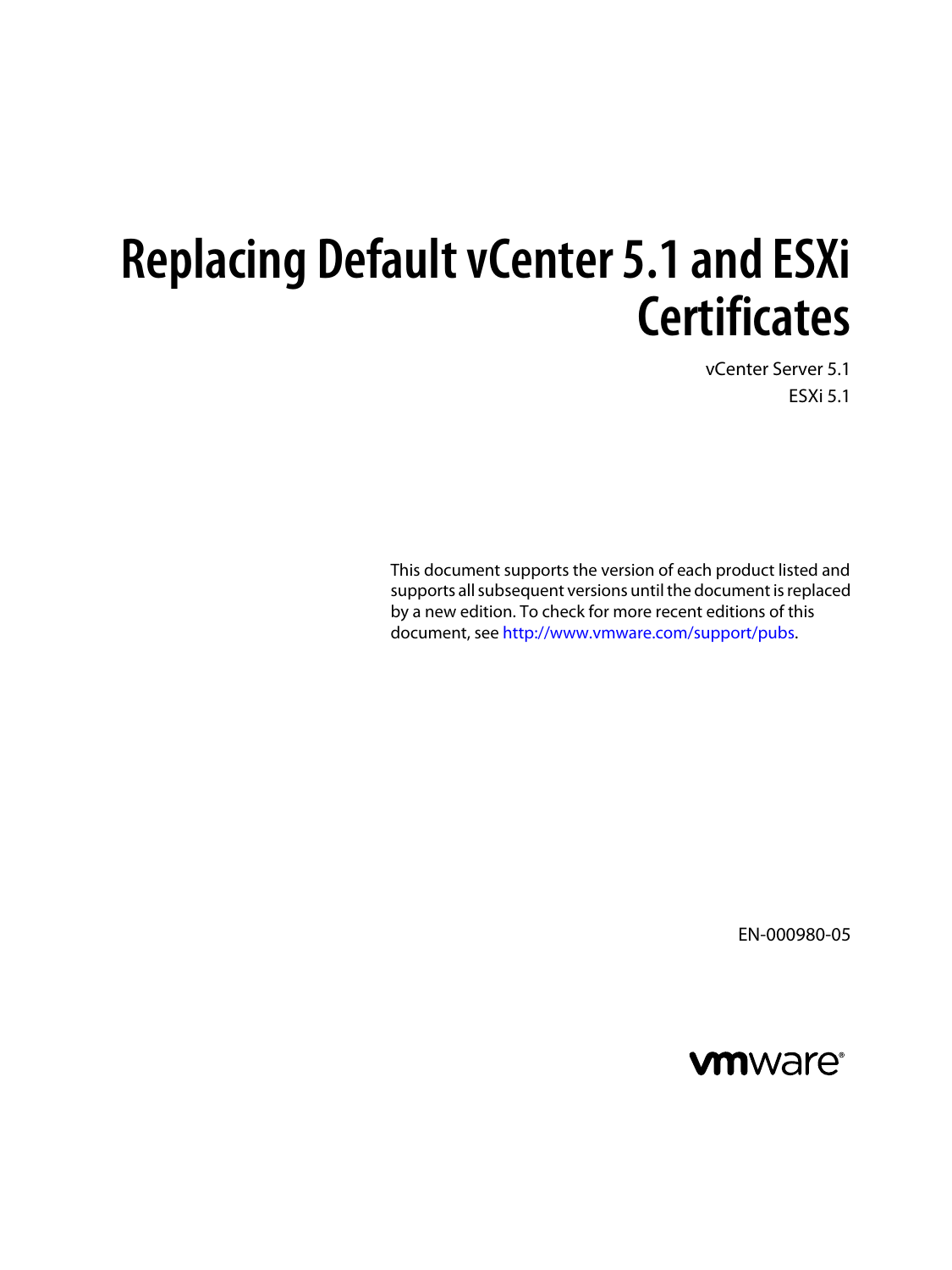You can find the most up-to-date technical documentation on the VMware Web site at:

<http://www.vmware.com/support/>

The VMware Web site also provides the latest product updates.

If you have comments about this documentation, submit your feedback to:

[docfeedback@vmware.com](mailto:docfeedback@vmware.com)

Copyright  $^\circ$  2009–2013 VMware, Inc. All rights reserved. This product is protected by U.S. and international copyright and intellectual property laws. VMware products are covered by one or more patents listed at <http://www.vmware.com/go/patents>.

VMware is a registered trademark or trademark of VMware, Inc. in the United States and/or other jurisdictions. All other marks and names mentioned herein may be trademarks of their respective companies.

**VMware, Inc.** 3401 Hillview Ave. Palo Alto, CA 94304 www.vmware.com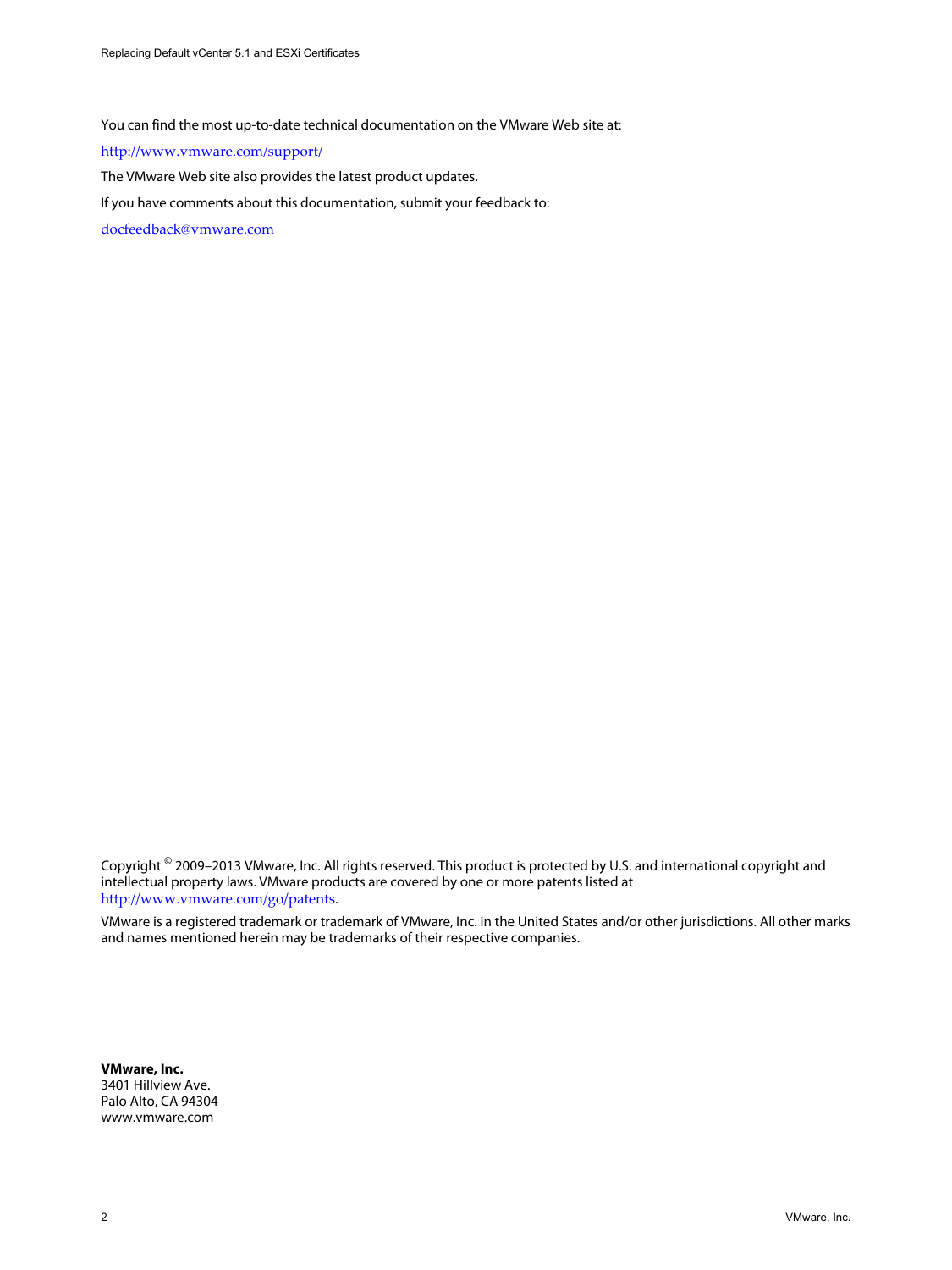Replacing Default vCenter 5.1 and ESXi Certificates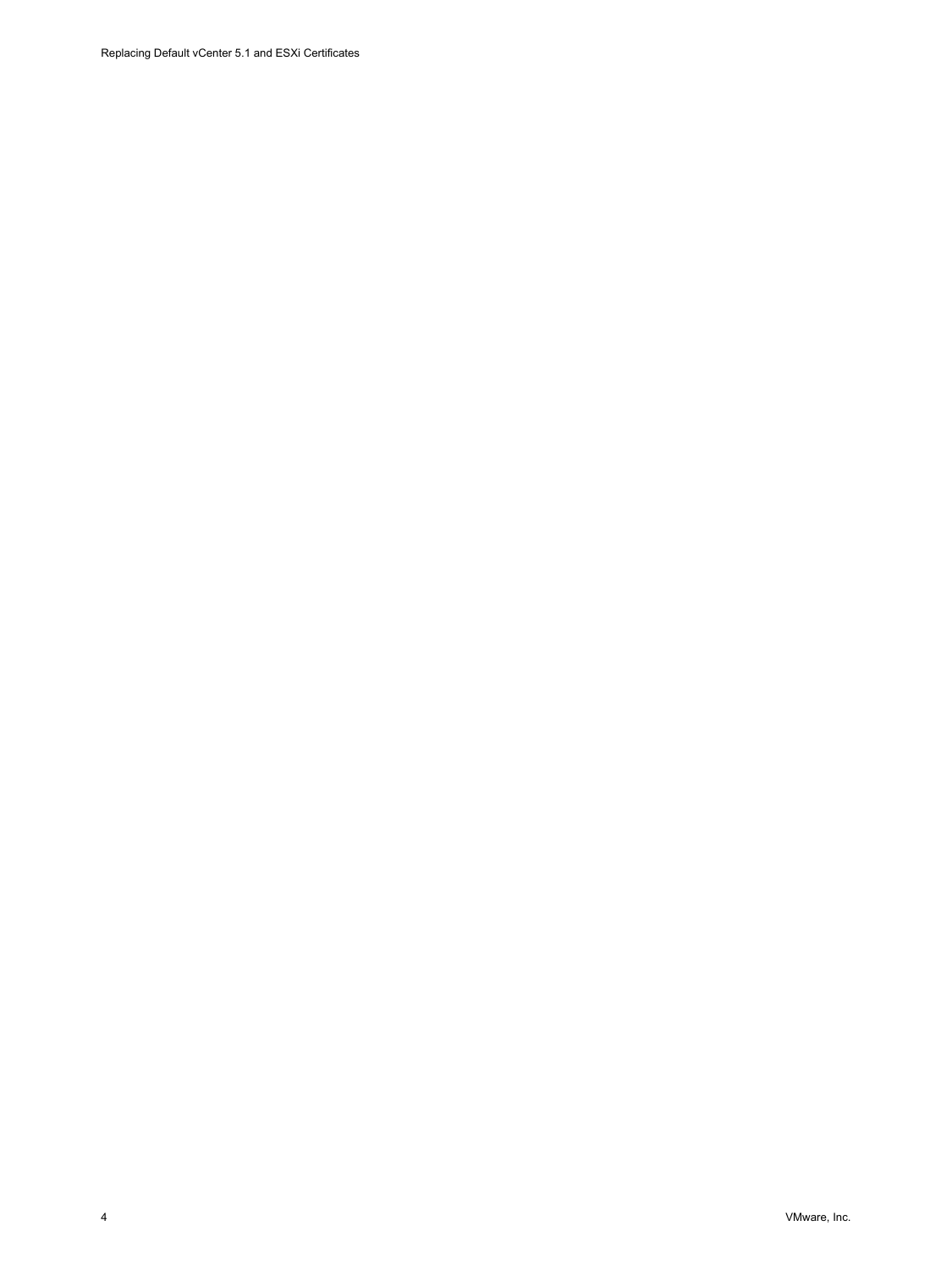# **Replacing Default vCenter Certificates**

Replacing default SSL certificates for vCenter components with CA-signed SSL certificates helps ensure security. When you install vCenter components such as vCenter Single Sign-On and the vSphere Web Client, the installer generates SSL certificates for each service by default. vCenter Single Sign-On uses the certificates for SSL handshakes and to authenticate solution users. The default certificates are not signed by a commercial certificate authority (CA).

vCenter services that interact with vCenter Single Sign-On and the Lookup Service include the Inventory Service, vCenter Server, and the vSphere Web Client. Each of these services has an identity which is used to create x509 certificates. To help you protect your vCenter components, you can replace default certificates with certificates signed by a certificate authority. There are two ways to replace certificates.

- n (Recommended) Use the Certificate Update Automation Tool to replace SSL certificates for vCenter components installed on Windows operating systems. The automation tool helps you plan the process of replacing certificates and guides you through the steps.
- Replace SSL certificates manually.

**NOTE** You must use the manual process to update certificates for third-party components such as load balancers.

# **vCenter and ESXi SSL Certificate Requirements**

VMware products use standard X.509 version 3 (X.509v3) certificates to encrypt session information sent over Secure Socket Layer (SSL) protocol connections between components.

For example, communications between a vCenter Server system and each ESXi host that it manages are encrypted. Some features, such as vSphere Fault Tolerance, require the certificate verification provided by SSL. The client verifies the authenticity of the certificate presented during the SSL handshake phase, before encryption, which protects against man-in-the-middle attacks.

The vSphere environment requires certificates in several places, as shown in the following list.

- STS certificate used by Single Sign-On to encrypt the SAML token
- n SSO certificates used by solutions to register themselves to Single Sign-On
- SSL certificates used for secure communication between clients and the vCenter Server and vSphere Web Client
- n Host Certificates used for communication between vCenter Servers and ESXi hosts.

Each vCenter Server system component, shown in the following list, must have a unique certificate.

- vCenter Inventory Service
- n vCenter Single Sign-On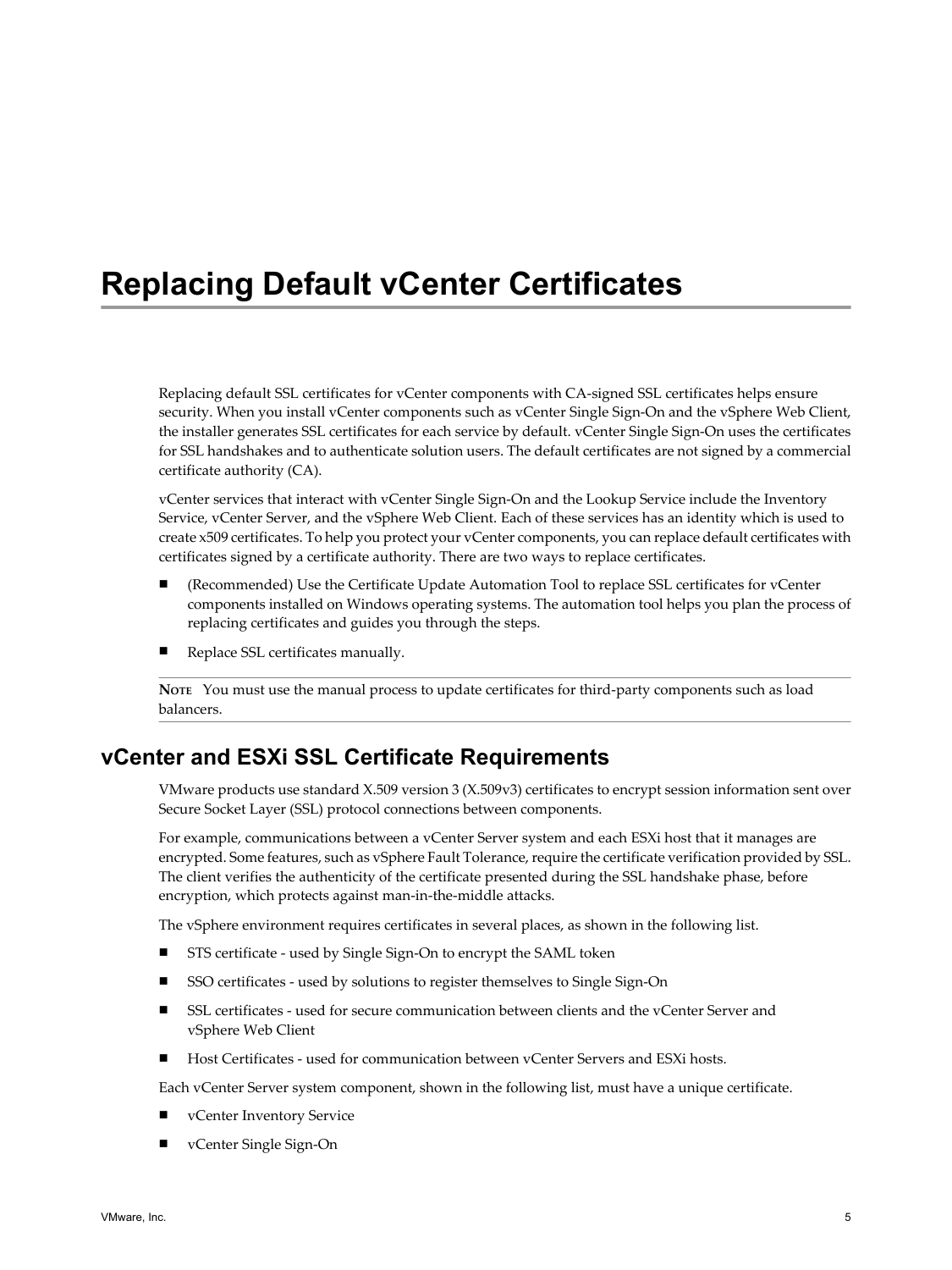- vCenter Update Manager
- vCenter Orchestrator
- vCenter Server
- vSphere Web Client
- vCenter Log Browser

When you replace default vCenter and ESXi certificates, the certificates you obtain for your servers must be signed and conform to the Privacy Enhanced Mail (PEM) key format. PEM is a key format that stores data in a Base-64 encoded Distinguished Encoding Rules (DER) format.

The key used to sign certificates must be a standard RSA key with an encryption length that ranges from 1024 to 2048 bits (the recommended length).

Certificates signed by a commercial certificate authority, such as Entrust or VeriSign, are pre-trusted on the Windows operating system. However, if you replace a certificate with one signed by your own local root CA, or if you plan to continue using a default certificate, you must pre-trust the certificate by importing it into the local certificate store for each vSphere Client instance.

You must pre-trust all certificates that are signed by your own local root CA, unless you pre-trust the parent certificate, the root CA's own certificate. You must also pre-trust any valid default certificates that you will continue to use on vCenter Server.

# **Managing ESXi and vCenter Server SSL Certificates**

Certificate Authority (CA) assigned SSL certificates for vSphere are required within many organizations to maintain proper security for regulatory requirements.

For Windows operating systems, use the Certificate Update Automation Tool to simplify the process of updating SSL Certificates.

## **Prerequisites**

Each vSphere component requires a unique certificate. Before you begin creating, installing, and replacing SSL certificates, be sure that your vSphere environment meets the following criteria.

- vSphere 5.1.0a or later
- All components for which you are managing certificates are installed
- OpenSSL 0.9.8 (required)

The tasks in this document assume that you installed OpenSSL in the default directory (C:\OpenSSL-Win32). If you installed OpenSSL in a different directory, adjust the paths as needed.

# **About the Certificate Update Automation Tool for vCenter**

The SSL Certificate Update Automation Tool is a command-line utility that automates self- or CA-signed SSL certificate renewal for vCenter components on Windows operating systems. Updating certificates using the manual process is complex and can introduce errors in your configuration.

# **Supported Platforms**

The SSL Certificate Update Automation Tool is only available to machines running the Windows operating systems. The tool has been tested and verified on the following operating systems.

- Windows 2003 R2 SP2
- Windows 2008 R2 SP2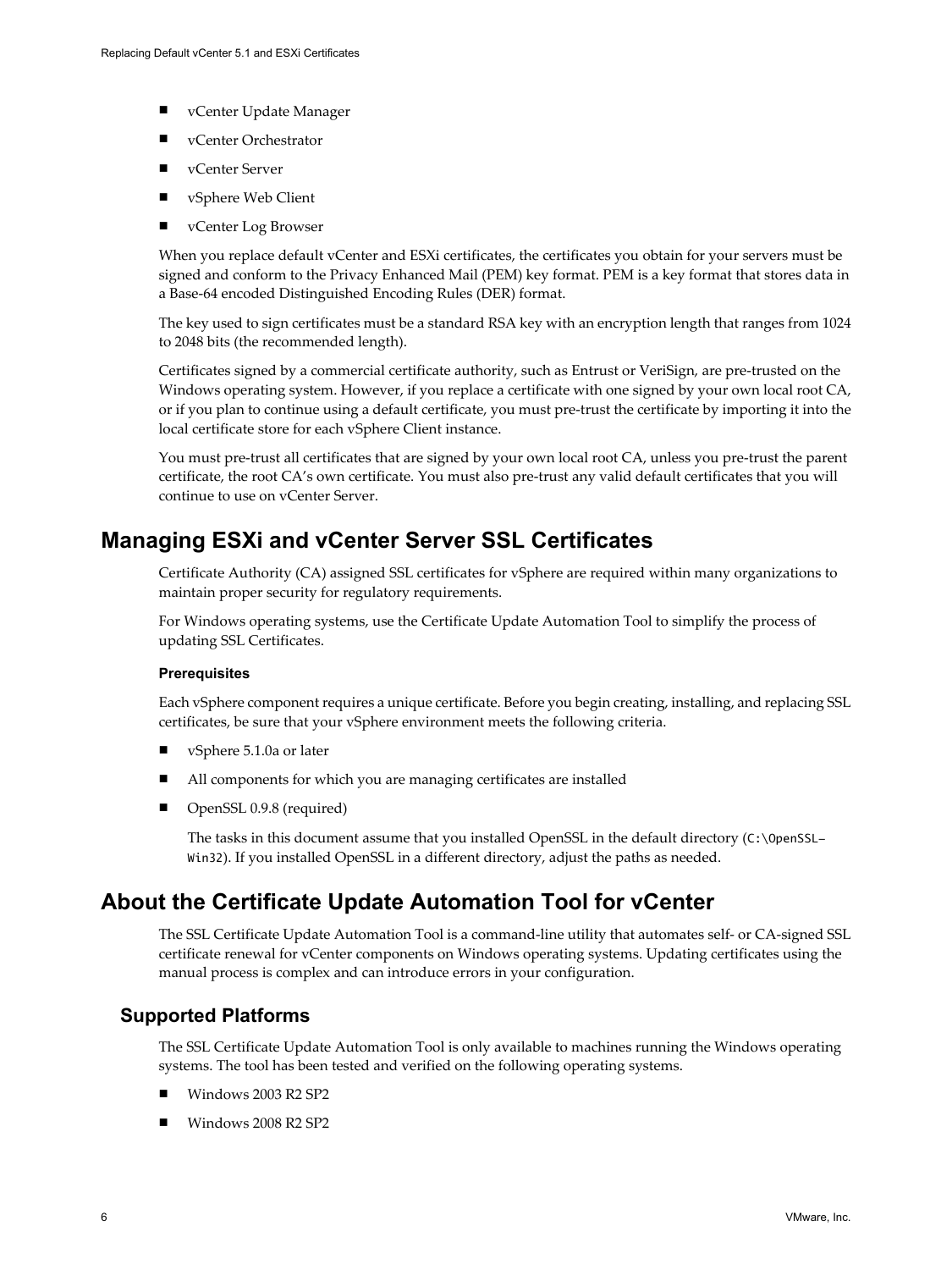# **Prerequisites**

To run the SSL Certificate Automation Tool, you must have:

- Administrative privileges on the server(s) you are running the tool on. Although non administrator users can download and launch the tool, all operations will fail without the proper permissions.
- Access to each server that has a vSphere components for which the SSL certificate will be updated.
- n All vCenter components which will have their certificates updated have already been installed and are running.
- n The new certificates already exist and you know the location of the new certificates. For increased security, generate each certificate and private key on the machine where it will be used. The new SSL certificate for each vSphere component must have a unique base DN.

# **Replace vCenter Certificates Using the Automation Tool**

Use the SSL Certificate Update Automation Tool to replace self-signed or CA-signed SSL certificates for vSphere components on Windows operating systems.

While it is possible to manually replace SSL certificates, the process is complex and prone to mistakes. Whenever possible, use the Automation Tool, which provides step-by-step guidance.

vCenter services that interact with vCenter Single Sign-On and the Lookup Service include the Inventory Service, vCenter Server, and the vSphere Web Client. Each of these services has an identity which is used to create x509 certificates.

## **Prerequisites**

Obtain SSL certificates as described in the VMware Knowledge Base article [Generating certificates for use with](http://kb.vmware.com/kb/2037432) [the VMware SSL Certificate Automation Tool \(2044696\).](http://kb.vmware.com/kb/2037432)

# **Procedure**

Follow the steps in the VMware Knowledge Base article [Deploying and Using the SSL Certificate](http://kb.vmware.com/kb/2041600) [Automation Tool \(2041600\)](http://kb.vmware.com/kb/2041600).

# **Replace vCenter Certificates Manually**

If you are unable to replace vCenter certificates using the automation tool, it is possible to update certificates manually. The SSL Certificate Update Automation Tool is the preferred way to update your SSL certificates.

vCenter services that interact with vCenter Single Sign-On and the Lookup Service include the Inventory Service, vCenter Server, and the vSphere Web Client. Each of these services has an identity which is used to create x509 certificates.

## **Prerequisites**

Obtain SSL certificates as described in the VMware Knowledge Base article [Creating certificate requests and](http://kb.vmware.com/kb/2037432) [certificates for vCenter Server 5.1 components \(2037432\)](http://kb.vmware.com/kb/2037432).

### **Procedure**

Follow the steps in the VMware Knowledge Base article [Implementing CA signed SSL certificates with](http://kb.vmware.com/kb/2034833) [vSphere 5.1 \(2034833\).](http://kb.vmware.com/kb/2034833)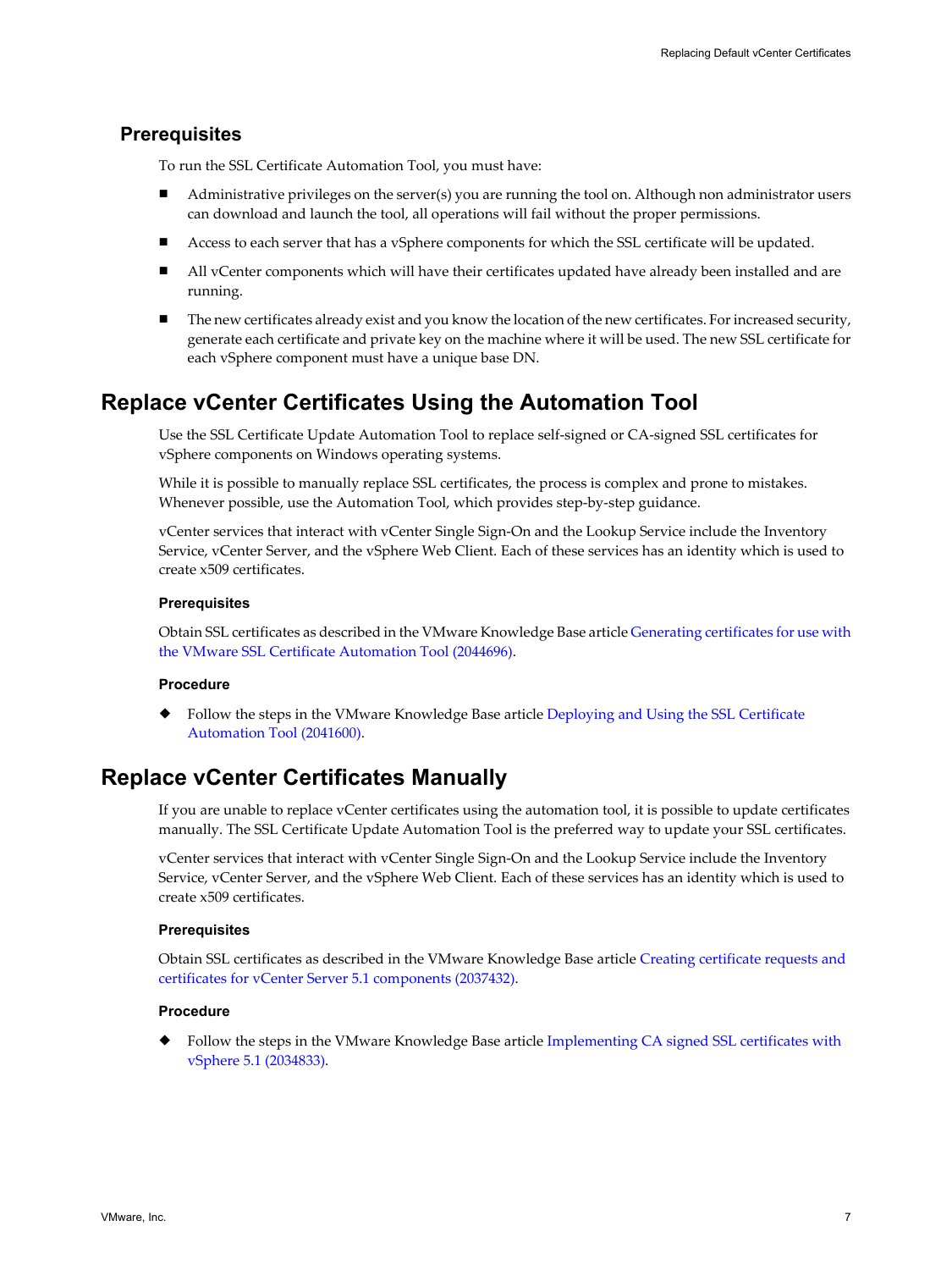# **About SSL Certificates on ESXi**

Replace default certificates on ESXi with those signed by an internal certificate authority or public key infrastructure (PKI) service. Alternatively, purchase a certificate from a trusted commercial security authority.

**NOTE** Use commercially signed certificates for systems that are exposed to the Internet.

When you replace default server certificates in a production environment, deploy new certificates in stages, rather than all at the same time. Make sure that you understand the process as it applies to your environment before you replace certificates.

Ensure that your environment has the required software installed before you begin replacing default ESXi certificates.

- Microsoft CA (2000 or higher), with Web Server template
- n Microsoft Visual C++ 2008 Redistributable Package (x86) installed on the system where you will generate the certificate-signing request
- OpenSSL 0.98r or higher installed on the system where you will generate the certificate-signing request
- Putty or other SSH client
- n WinSCP or other SFTP/SCP client
- vCenter Server 5.1
- ESX<sub>i</sub> 5.1

# **Replace ESXi Certificates Manually**

Replacing default certificates on ESXi hosts is a manual process.

## **Prerequisites**

Obtain SSL certificates as described in the VMware Knowledge Base article [Creating certificate requests and](http://kb.vmware.com/kb/2037432) [certificates for vCenter Server 5.1 components \(2037432\)](http://kb.vmware.com/kb/2037432).

### **Procedure**

Follow the steps in the VMware Knowledge Base article [Configuring CA-signed certificates for ESXi 5.x](http://kb.vmware.com/kb/2015499) [hosts \(2015499\)](http://kb.vmware.com/kb/2015499).

# **Replace SSL Certificates on vCenter Server Appliance**

Replacing CA-signed SSL certificates on vCenter Server Appliance is a manual process. You cannot use the automation tool to update certificates on the appliance.

To replace CA signed SSL certificates on a vCenter Server Appliance, see the VMware Knowledge Base article [Configuring certificates signed by a Certificate Authority \(CA\) for vCenter Server Appliance 5.1 \(2036744\).](http://kb.vmware.com/kb/2036744)

# **Replace vCenter Server Heartbeat Certificates**

If you have a problem with the current certificate, or if your corporate security policy requires doing so, you can replace default vCenter ServerHeartbeat certificates.

## **Prerequisites**

- n Install OpenSSL on the system where you will replace the certificate.
- Obtain the certificate files rui.crt, rui.key, and rui.pfx.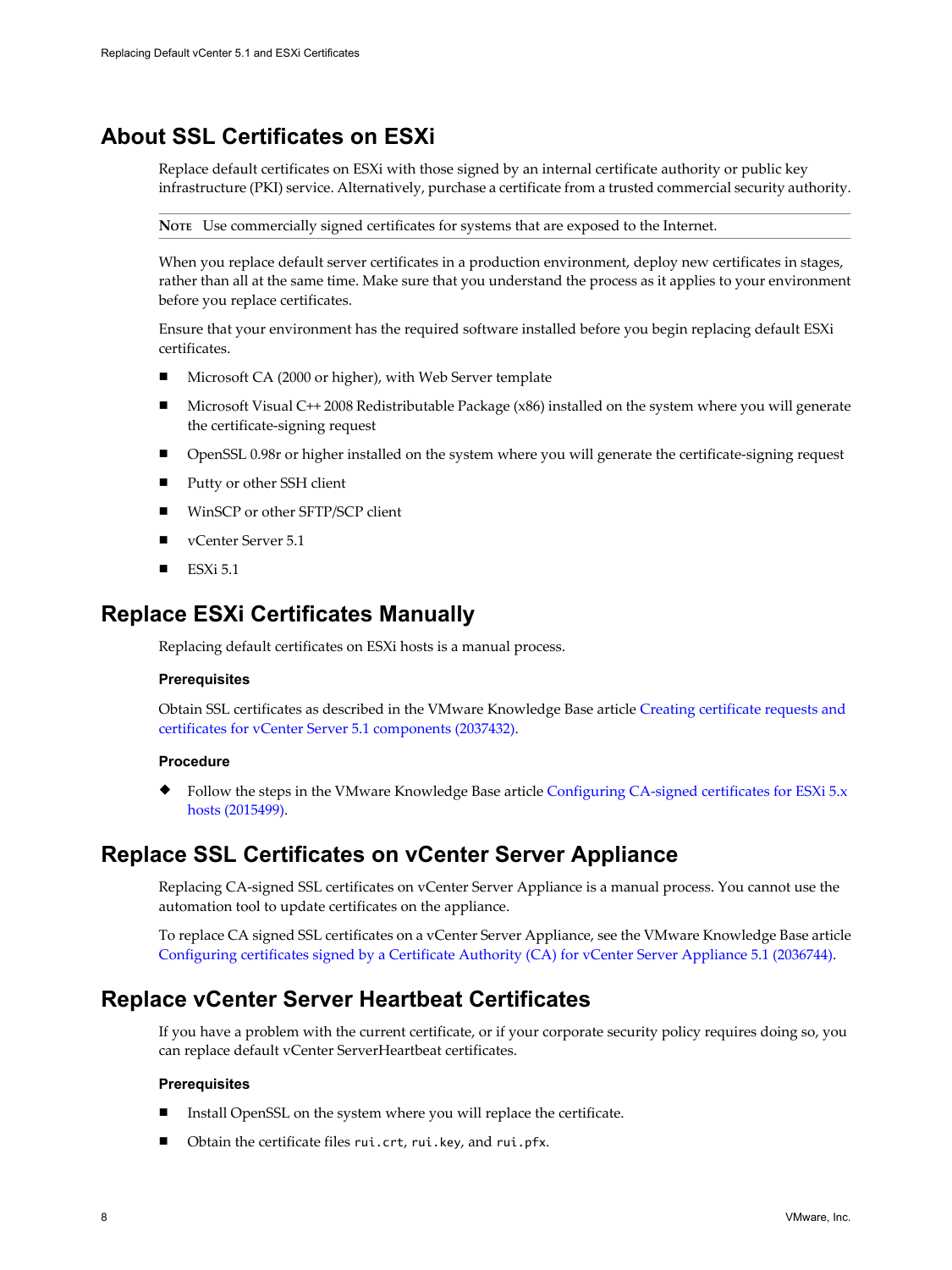## <span id="page-7-0"></span>**Procedure**

- 1 Download the SSLImport.jar utility from the VMware Knowledge Base article [Replacing SSL Certificates](http://kb.vmware.com/kb/2013041) [for vCenter Server Heartbeat 6.x](http://kb.vmware.com/kb/2013041) (KB 2013041).
- 2 Follow the steps in the knowledge base article to replace the certificate.

# **Update the Certificate Trust Store for vCenter Server Components**

Before you can install the certificate for vCenter Server components, you must have a trust store for the CA signed certificates, including the root and intermediary certification authorities.

A trust store is a directory of trusted X.509 certificates.

**NOTE** If you are running vCenter Server in a virtual machine, take a snapshot before starting this process to ensure that you can revert to it if necessary. Delete the snapshot after the process is complete.

### **Prerequisites**

- n Verify that trusted certificates are kept in separate files, with one certificate for each file.
- Verify that certificates are in X.509 PEM format.
- n Verify that certificates have names in the form *hash*.0 or have symbolic links to the files using that form.

*hash* is the hashed certificate subject name. See the OpenSSL documentation for the x.509 utility.

■ Certificates are either self-signed CA root certificates or intermediate certificates whose chain is included in the root certificate.

#### **Procedure**

1 Log in to the vCenter Single Sign-On Server.

In this example, the files are located in C:\certs.

2 Copy the root certificate from the certification authority to the VMware SSL directory.

For example, copy the C:\certs\Root64.cer file to C:\ProgramData\VMware\SSL\. This certificate is the root certificate for the certification authority which is being used.

- 3 Rename the current ca\_certificates.crt to ca\_certificates.bak, and then rename Root64.cer to ca\_certificates.crt.
- 4 Type the following command to compute the hash.

**openssl x509 -subject\_hash -noout -in c:\certs\Root64.cer**

The valid hash is returned.

5 Create a file named *hash*.0 using the hash returned in the previous step.

The content of the file should contain the certificate in which hash is used for the name of the file.

**IMPORTANT** The hash must be created with OpenSSL v0.9.8, as this is the version which vCenter uses. If created with another version the hash might not be correct.

6 Repeat this task for other intermediary Certificate Authorities.

If there are intermediate certificate authorities, there will be a file for each intermediate authority with the content of the intermediate certificate in the file. If you are using intermediate certificate authorities, you also need to append each certificate authority to the ca\_certificates.crt file. To do this run the following command: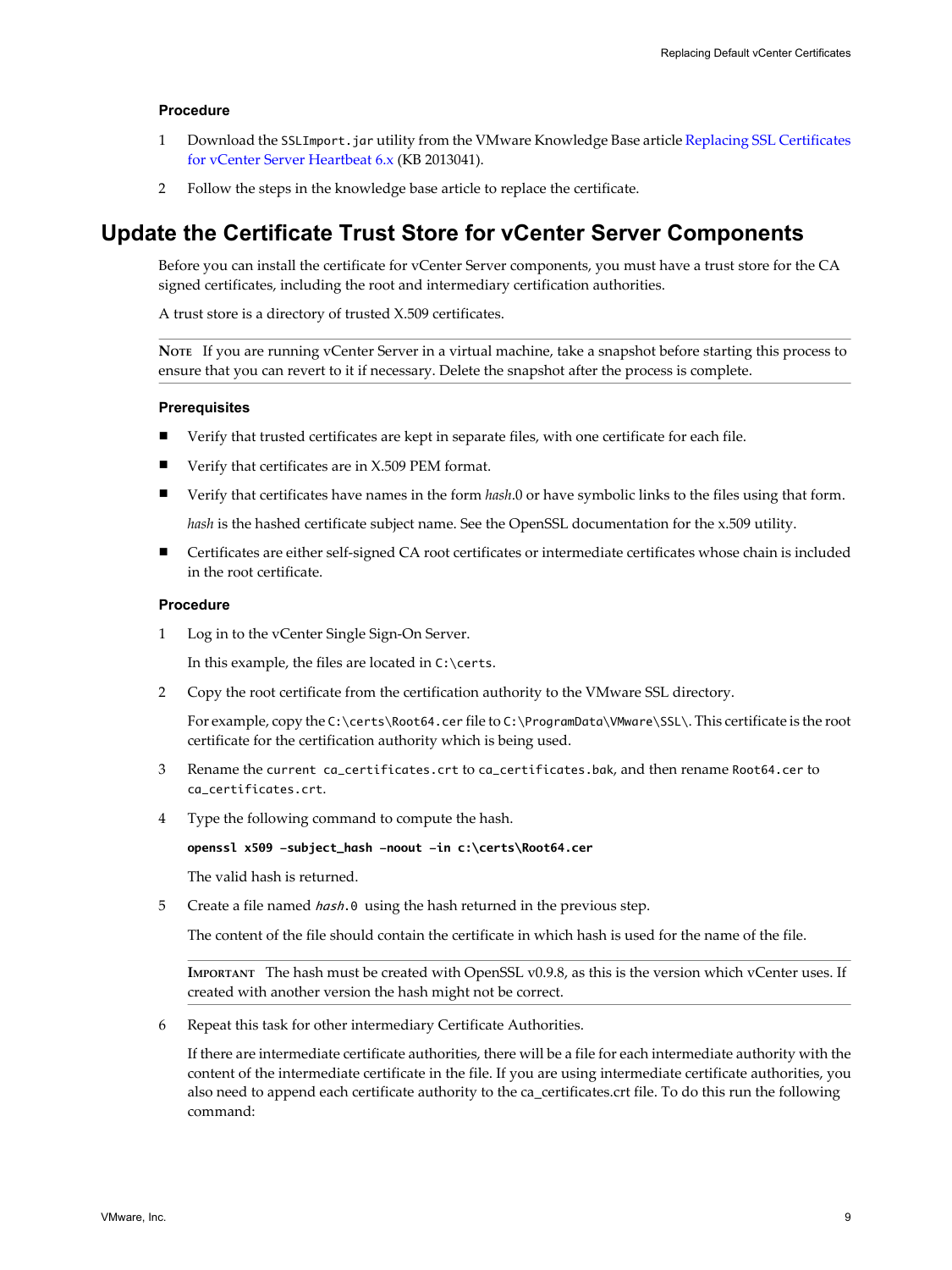#### **more intermediateCA.cer >> ca\_certificates.crt**

where *intermediateCA* is the certificate for the intermediate CA. Repeat this step for each intermediate CA that is in the certificate chain.

The certificates are updated in the trust store.

# **Troubleshooting vCenter Server Certificates**

These topics describe some of the issues you might encounter when you work with vCenter and ESXi certificates.

# **New vCenter Server Certificate Does Not Appear to Load**

After you replace default vCenter Server certificates, the new certificates might not appear to load.

## **Problem**

When you install new vCenter Server certificates, you might not see the new certificate.

# **Cause**

Existing open connections to vCenter Server are not forcibly closed and might still use the old certificate.

### **Solution**

To force all connections to use the new certificate, use one of the following methods.

- Restart the network stack or network interfaces on the server.
- Restart the vCenter Server service.

# **vCenter Server Cannot Connect to Managed Hosts**

After you replace default vCenter Server certificates and restart the system, vCenter Server might not be able to connect to managed hosts.

## **Problem**

vCenter Server cannot connect to managed hosts after server certificates are replaced and the system is restarted.

## **Solution**

Log into the host as the root user and reconnect the host to vCenter Server.

# **vCenter Server Cannot Connect to the Database**

After you replace default vCenter Server certificates, you might be unable to connect to the vCenter Server database.

### **Problem**

vCenter Server is unable to connect to the vCenter Server database after you replace default vCenter Server certificates, and management web services do not start.

# **Cause**

The database password must be updated in its encrypted form.

## **Solution**

Update the database password by running the following command: **vpxd -P pwd**.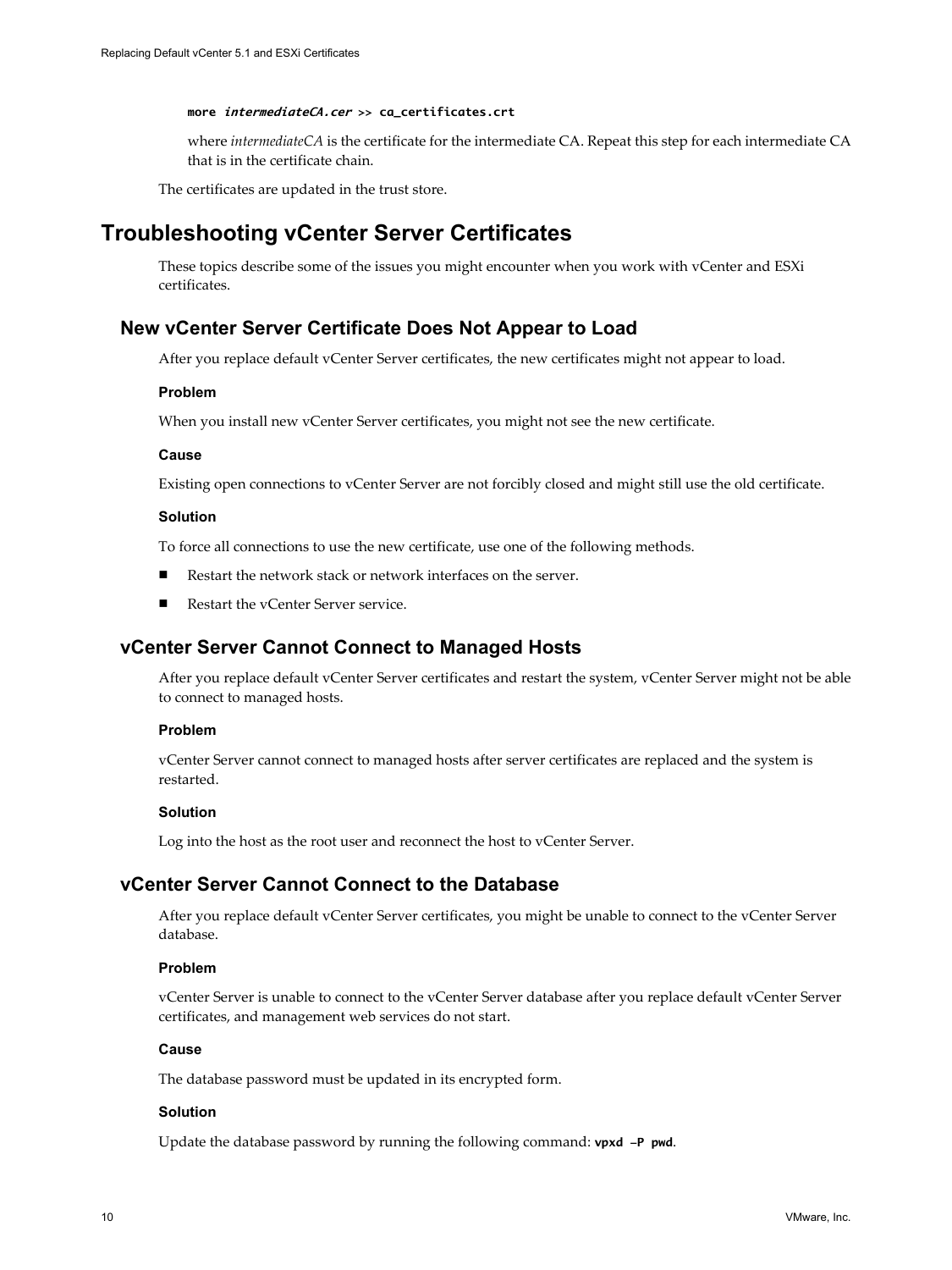# **Cannot Configure vSphere HA When Using Custom SSL Certificates**

After you install custom SSL certificates, attempts to enable vSphere High Availability (HA) fail.

# **Problem**

When you attempt to enable vSphere HA on a host with custom SSL certificates installed, the following error message appears: vSphere HA cannot be configured on this host because its SSL thumbprint has not been verified.

# **Cause**

When you add a host to vCenter Server, and vCenter Server already trusts the host's SSL certificate, VPX\_HOST.EXPECTED\_SSL\_THUMBPRINT is not populated in the vCenter Server database. vSphere HA obtains the host's SSL thumbprint from this field in the database. Without the thumbprint, you cannot enable vSphere HA.

# **Solution**

- 1 In the vSphere Client, disconnect the host that has custom SSL certificates installed.
- 2 Reconnect the host to vCenter Server.
- 3 Accept the host's SSL certificate.
- 4 Enable vSphere HA on the host.

# **Unexpected Behavior Occurs When You Change the rui.pfx Password**

The default password for the PFX file rui.pfx is **testpassword**. If you change this password, you must also change the default keystorePass parameter in the Tomcat configuration file.

# **Problem**

Unexpected behavior might occur if the rui.pfx password does not match the keystorePass parameter. For example, you receive the error message Unable to connect to the remote server when you attempt to enable the vCenter Server Service Status plug-in or Tomcat is not listening on TCP port 8443 as expected.

# **Cause**

The default password for PFX files is **testpassword**. It is not necessary or recommended to change this password. However, if your organization requires that you change the default password, you must update the corresponding Tomcat the configuration file.

# **Solution**

- 1 Stop all vCenter Server services.
- 2 Browse to the Tomcat configuration files and open server.xml in a text editor.

The default location is Program Files\VMware\Infrastructure\tomcat\conf\server.xml.

- 3 Locate the line containing the following text: Connector port="8443"
- 4 Update the keystorePass parameter to match the rui.pfx certificate password.

You cannot leave this parameter empty. The default is testpassword.

5 Restart all vCenter Server services.